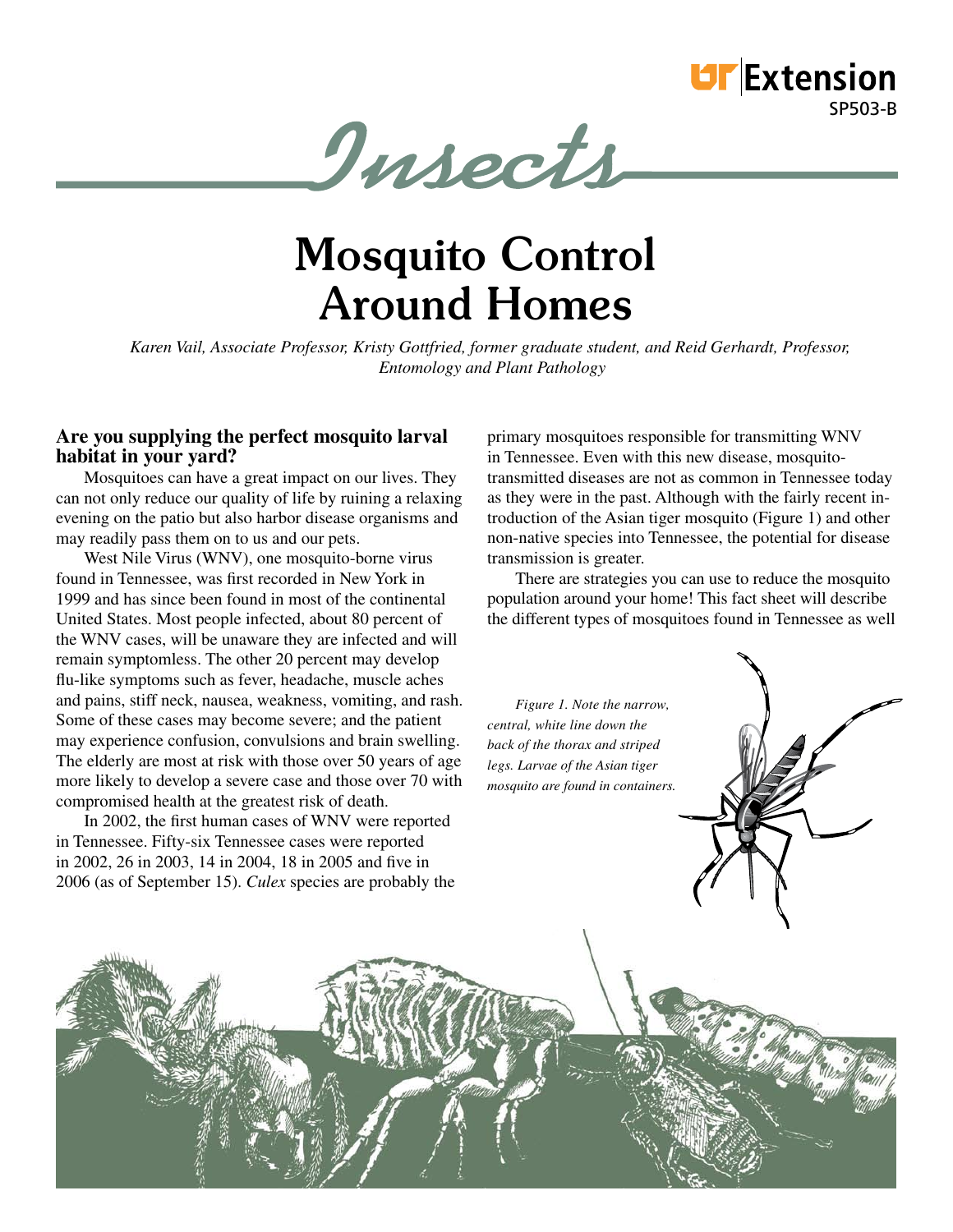as strategies residents can use to prevent the buildup of the most common species found around homes, mainly those species that have larvae in containers such as tires, etc.

All mosquitoes require water to reach the adult stage. The larval stages of mosquitoes require water for their development. Larvae feed on microorganisms and organic matter and grow quickly. Within seven to 12 days, more hungry mosquitoes will be waiting to ambush the next warmblooded creature they encounter.

Adult mosquitoes may be found seeking refuge in your backyard in wooded areas, shrubs, dense vegetation, drainage ditches, sewers and protected areas around buildings until it is time to seek a meal. Female adults are responsible for biting — they need a blood meal to ensure that their eggs are viable. Male adults feed exclusively on plant juices and do not require blood.

You may encounter three types of mosquitoes:

**1. Permanent pool mosquitoes**. Larvae of these mosquitoes can be found in lakes/reservoirs, ponds, swamps, marshes, sewage lagoons, etc. The water must be a permanent or semipermanent body of water (in place

generally longer than three weeks). Permanent pool mosquitoes generally have a limited flight range and do not cause problems more than a mile from their aquatic habitat.

- **2. Floodwater mosquitoes**. The eggs of these mosquitoes are deposited in damp soil at the water line. When there is heavy rainfall, the eggs are submerged and will hatch. These mosquitoes have an extended flight range and can fly several miles in search of a blood meal.
- **3. Container mosquitoes**. These mosquitoes are commonly found in backyards. People living in homes may supply the perfect larval habitat (areas where mosquitoes live and grow) without realizing the consequences that will be evident in the near future. These mosquitoes have a limited flight range and may not venture out of the city block or your yard if enough hosts are available.

You can reduce the mosquito population, especially container mosquitoes, near your home by taking a few precautionary steps. Removing or monitoring water



*Figure 2.* Potential breeding sites found around homes.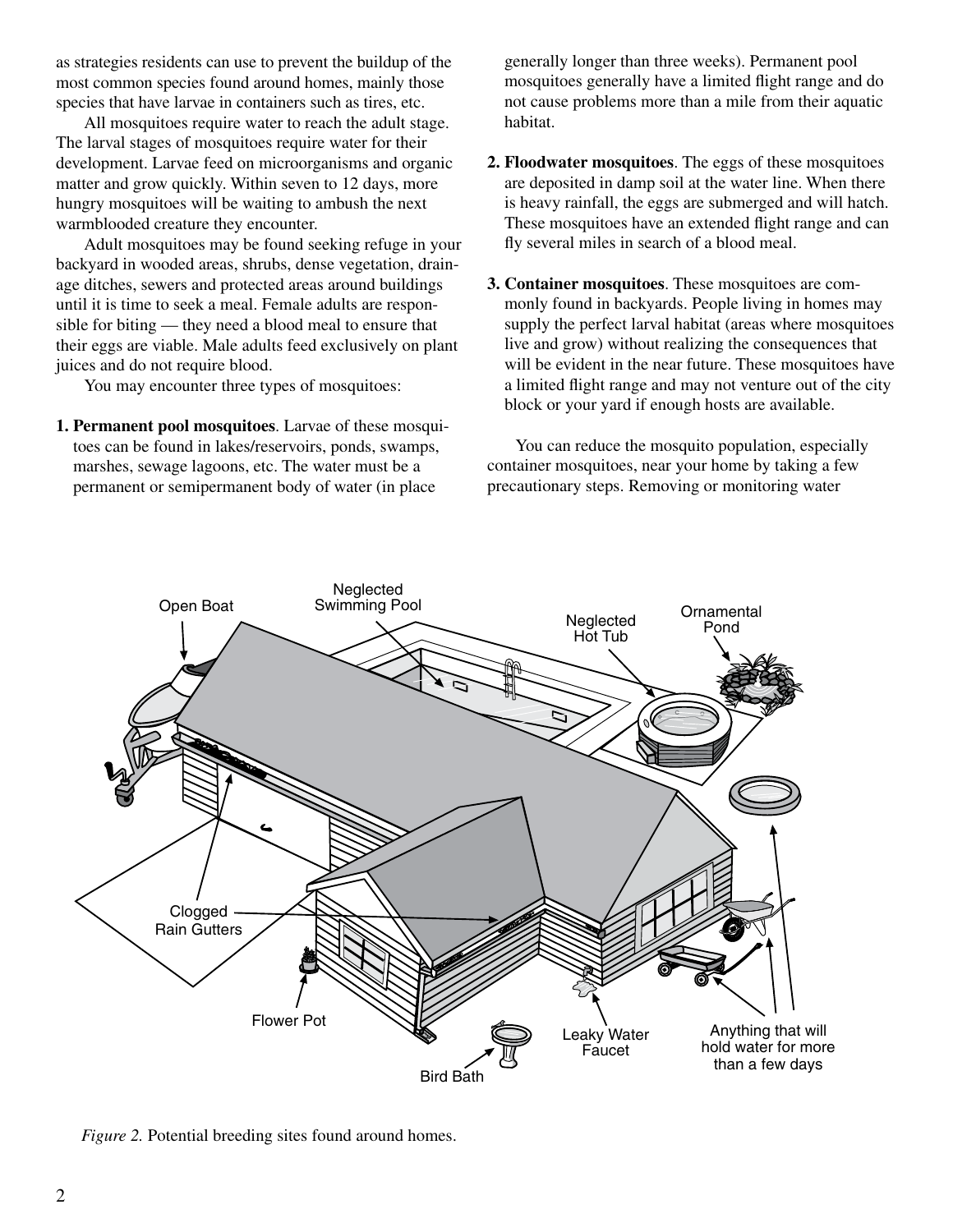# **Mosquito Identification**

A key to the identification of the adult female mosquitoes found in Tennessee is illustrated in Chapter 3 of UT Extension PB1685 Public Health Mosquito Control: The Tennessee Mosquito Control Handbook. This publication is available at http://eppserver.ag.utk.edu/psep/ secondlevel/thirdlevel/PHC/PHCindec.htm.

collection sites around your home will reduce potential breeding sites. It makes sense to control mosquitoes by either removing or treating their larval habitat, thus killing them before they become annoying and before they can transmit disease organisms.

Attempting to kill adult mosquitoes will work temporarily, but unless the larval sites are eliminated or treated, adults will continue to be an annoyance. Old-fashioned bug zappers, insect electrocutors and ultrasonic devices typically do not reduce mosquito populations and may attract insects from neighboring yards. Mosquito trap design is undergoing enormous evolution at this time. This is a very complicated subject that goes beyond the scope of this fact sheet. However, a thorough mosquito trap explanation can be found at the American Mosquito Control Association's Web page at http://www.mosquito.org/mosquito-information/traps.aspx. Check this Web site for updates, too. As traps become more efficient at attracting mosquitoes from an area, it will still be wise for people to protect themselves with repellents, remove larval habitat and follow a complete control plan.

Remember: Mosquitoes require water for their development to the adults we all know and respect!

## **Eliminating Larval Sites**

A homeowner's goal should be to eliminate potential larval sites (Figure 2). Here are a few suggestions to get you started:

- Remove containers or similar objects such as soda cans, tires, buckets, plastic sheeting and others from areas surrounding your home.
- Do not allow water to remain in flower pot bases or pet dishes for longer than a week.
- Clean gutters, downspouts, roofs, etc. to remove leaves and other debris that may hold standing water.
- Water in bird baths and children's wading pools should be changed at least once a week.
- Tree holes or stumps often contain water. Drain them or fill them with sand or mortar.
- Water the landscape so standing water cannot accumulate for more than a few days.
- Inspect animal water troughs and surrounding ground for larval mosquitoes and change water if necessary.
- Fill or drain depressions left by tires.
- Stock a small garden pool or ornamental pond with mosquito-eating fish such as native top-feeding minnows or goldfish.
- Make sure covers on pools and boats do not retain water.
- Cover rain-collecting barrels with a 16-mesh screen.

Because container mosquitoes will fly about a city block or so, include neighbors in your control effort. Conduct a neighborhood cleanup and remove useless containers such as cans, bottles, buckets, tires and anything else that can hold water. If neighbors do not remove potential larval spots in their yard, you may end up with their bumper crop of mosquitoes.

Larvicides may be necessary to kill larval mosquitoes in ponds or other standing water that cannot be removed. Products such as those containing *Bacillus thuringiensis israeliensis* (Bti), available to the public as dunks or granules, can be used and have little effect on organisms other than Diptera (flies, mosquitoes, etc). Mosquito dunks resemble biscuits and can be broken into different sizes, depending on the size of the larval breeding habitat to be treated. Bti granules are also available in small quantities.

Another way to reduce mosquitoes in or around homes is to reduce dense vegetation, which provides resting sites for the adults. Keeping lawns mowed can help reduce adult resting sites. Also appropriately labeled products containing permethrin, bifenthrin, cyfluthrin, malathion and others can be applied during the day to shrubbery and other resting sites listed on the label.

#### **Ways to Avoid Mosquito Bites**

- Repellents, such as DEET or Permanone (containing) permethrin), can be applied to your clothing to protect you when outdoors. DEET can also be applied to skin but may cause allergic reactions. Avoid eyes, nose, lips, cuts and scratches, and other sensitive areas when applying repellents. Always apply the repellent according to the label. If repellents are to be used on young children, use products containing 30 percent DEET and only on children older than 2 months. If an allergic reaction from a repellent is suspected, wash the area with soap and water and seek medical attention. EPA-registered repellents containing picardin or oil of lemon eucalyptus are two newer repellent recommendations from the CDC (Centers for Disease Control and Prevention). Check the CDC's Web site for updates on repellent use (http:// www.cdc.gov/ncidod/dvbid/westnile/qa/insect\_repellent. htm).
- Wear light-colored, long-sleeved shirts and long pants when venturing outdoors.
- Avoid areas where adult mosquito populations are high.
- Avoid shaded locations and locations with overgrown vegetation where mosquitoes may be resting or waiting for a meal.
- Repair window and door screens if they are torn.